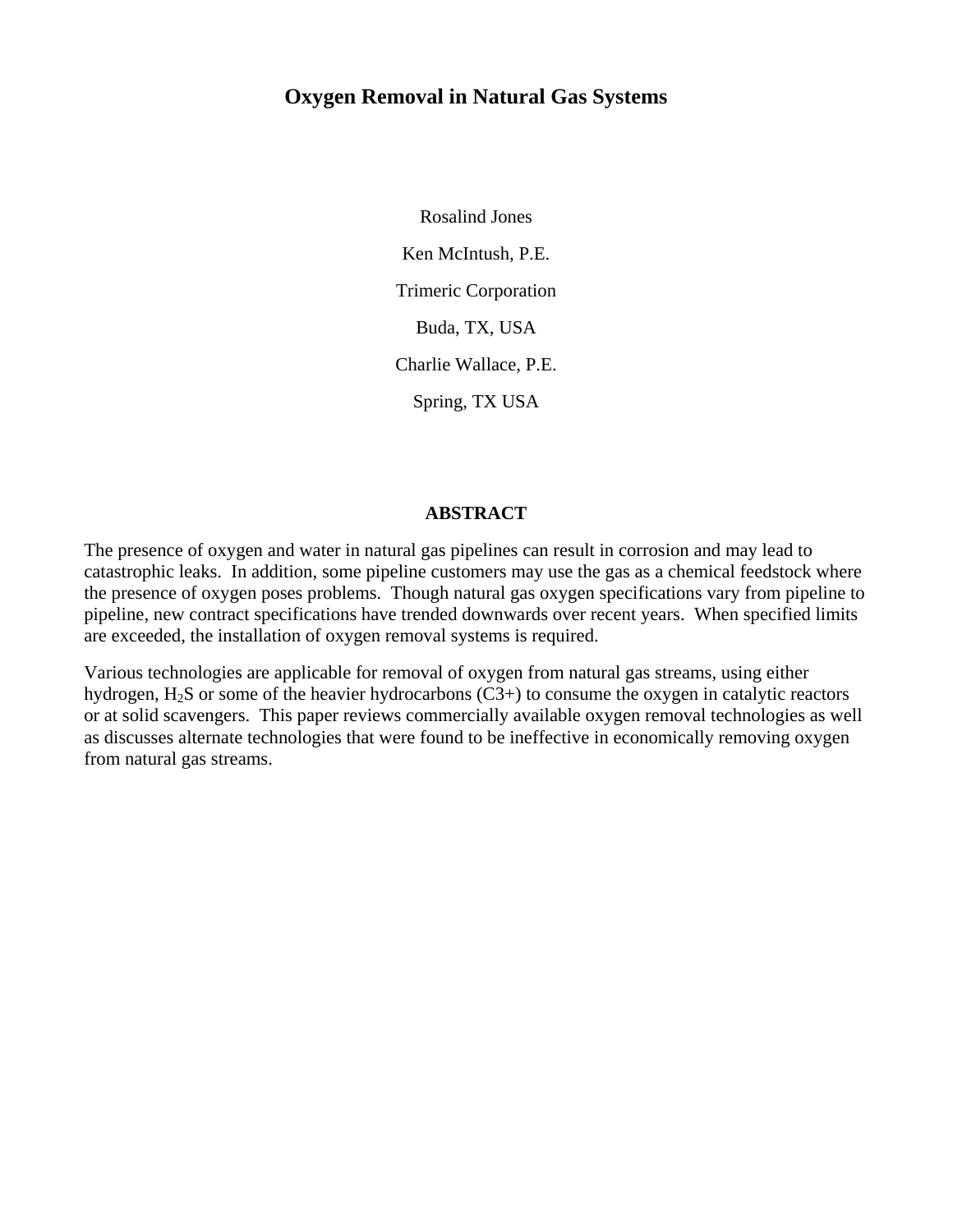## **Oxygen Removal in Natural Gas Systems**

*Rosalind Jones & Ken McIntush, Trimeric Corporation, Buda, TX* 

*Charlie Wallace, Spring, TX* 

## **Introduction**

Oxygen contamination in natural gas can pose serious issues in gas plants, natural gas pipelines, gas gathering systems at production facilities and storage fields, and chemical process user facilities. In gas processing plants, oxygen can cause severe corrosion in piping system components resulting in safety hazards due to gas leaks, costly downtime and unplanned maintenance.

In gas processing, the presence of oxygen adversely affects glycol and mole sieve dehydration and amine treating units. Oxygen enhances degradation of glycol in dehydration systems where the degradation products can include acids, which increase corrosion, as well as aldehydes and polymers. In amine gas-treating systems, oxygen is known to react with the alkanolamines<sup>1</sup> to form heat stable salts, the presence of which reduces the overall amine available for acid gas removal and increases corrosion rates. When oxygen is present, replacement costs of amine treating chemicals increase and disposal of spent amine is a potential environmental concern.

# **Oxygen Contamination Causes**

The gas produced in conventional natural gas and oil fields does not contain oxygen. When oxygen contamination is identified, the source is generally air ingress during gathering or processing. Some potential sources of oxygen from air ingress are:

- Inadequately controlled tank vapor recovery units (VRUs).
- Failure of tank blanketing systems or lack of a tank blanketing system
- Ingress through packing on compressors taking suction from low-pressure wells.
- Pipe & fitting leakage and leaking well casings in vacuum gathering systems.

Growth in worldwide energy demand has increased interest in some non-traditional natural gas sources. One such source is Coal Mine Methane (CMM), which is created by a geologic process known as coalification where methane and coal are formed together. In recent years, many coal mines have opted to recover and upgrade CMM gas and supply it to natural gas pipelines. In 2005, U.S. CMM pipeline sales had revenues of \$97 million<sup>2</sup>. While natural gas that is recovered in advance of mining is nearly pure methane, gas recovered post mining is called "gob gas<sup>3</sup>". Gob gas has been mixed with air and requires the application of gas upgrade technologies to remove oxygen and nitrogen.

Another non-conventional gas source is landfill gas created from the decomposition of organic waste. The growth in energy demand and the desire to reduce green-house gas emissions is driving the application of natural gas upgrading technology to high-Btu landfill gas projects<sup>4</sup>. Air ingress into landfill gas is a natural occurrence due to the low pressure of the collection system.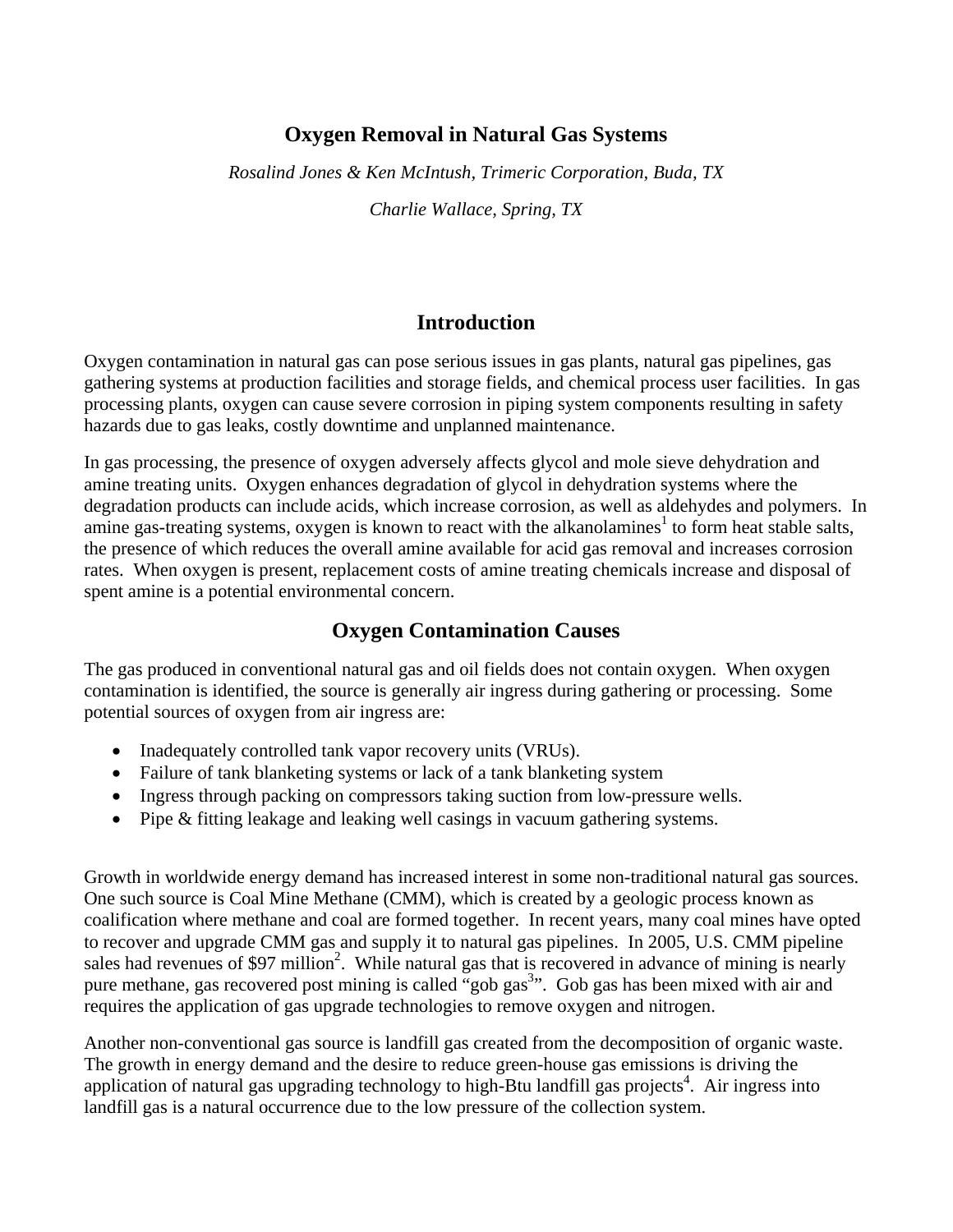# **Eliminating Oxygen at Source**

In many cases, eliminating oxygen at source is the cheapest way to deal with oxygen contaminated gas, and the best defense against oxygen contamination in conventional natural gas sources is good engineering and process operation practices.

VRU systems may be one of the most common sources of air entering natural gas streams. These systems are frequently designed with controls to prevent pulling a vacuum on storage tanks. However, such controls sometimes do not operate properly, are not located to allow consistent long-term operation, and/or do not contain enough redundancy to prevent the VRU from pulling a vacuum on some portion of the storage tanks or their vent piping. If controls are not operating properly, then the VRU compressor can pull a vacuum on the tank and air can be sucked into a tank or tank vent line through improperly sealed roof hatches, vacuum protection valves, and similar devices.

Even if VRU pressure sensing controls are working properly, air can still enter the system through working and breathing effects. The diurnal temperature change is large enough in some cases to cause vacuum breaker valves to allow air into the tank. A similar situation can occur when storage tank contents are loaded into trucks.

Leak detection involves measuring oxygen close enough to the source to determine which VRUequipped tank battery or batteries are likely the source of the oxygen<sup>5</sup>. Correction generally involves putting VRU suction controls back into proper operation, possibly increasing set point pressure(s), relocating pressure sensing instruments/controls to points where they can properly or more reliably sense low pressures caused by the VRU compressor, adding redundant controls/alarms, sealing tank hatches and other air ingress points, and attempting to address working and breathing effects.

The industry also reports that a common source of air ingress is leakage through packing on the suction side of compressors that are pulling vacuum on production wells, as may be common in older oil and gas fields. Leak detection requires oxygen measurement close enough to the source to determine which compressor or compressors are likely the culprit(s), followed by oxygen measurement on suction and discharge of the suspect compressor to prove that it is a specific machine. Correction generally involves tightening packing and making sure lubricators are functioning. Another technique sometimes used is to maintain a slight positive pressure on the compressor distance piece by purging with an inert gas such as nitrogen.

Pipe and fitting leakage in vacuum gathering systems may also occasionally be a problem, especially in aging vacuum gathering systems. Detection and correction may be more complicated and/or expensive in the case of leaking fittings or piping, especially for underground systems.

# **Technologies Commercially Available for Oxygen Removal**

The commercially available technologies for oxygen removal are catalytic oxidation and solid scavengers, but solid scavenger usage is limited or still under development. In catalytic oxidation, hydrogen or some of the heavier hydrocarbon compounds is used to consume the oxygen, but this paper does not consider the hydrogen oxidation schemes, as hydrogen is usually not available in natural gas plants.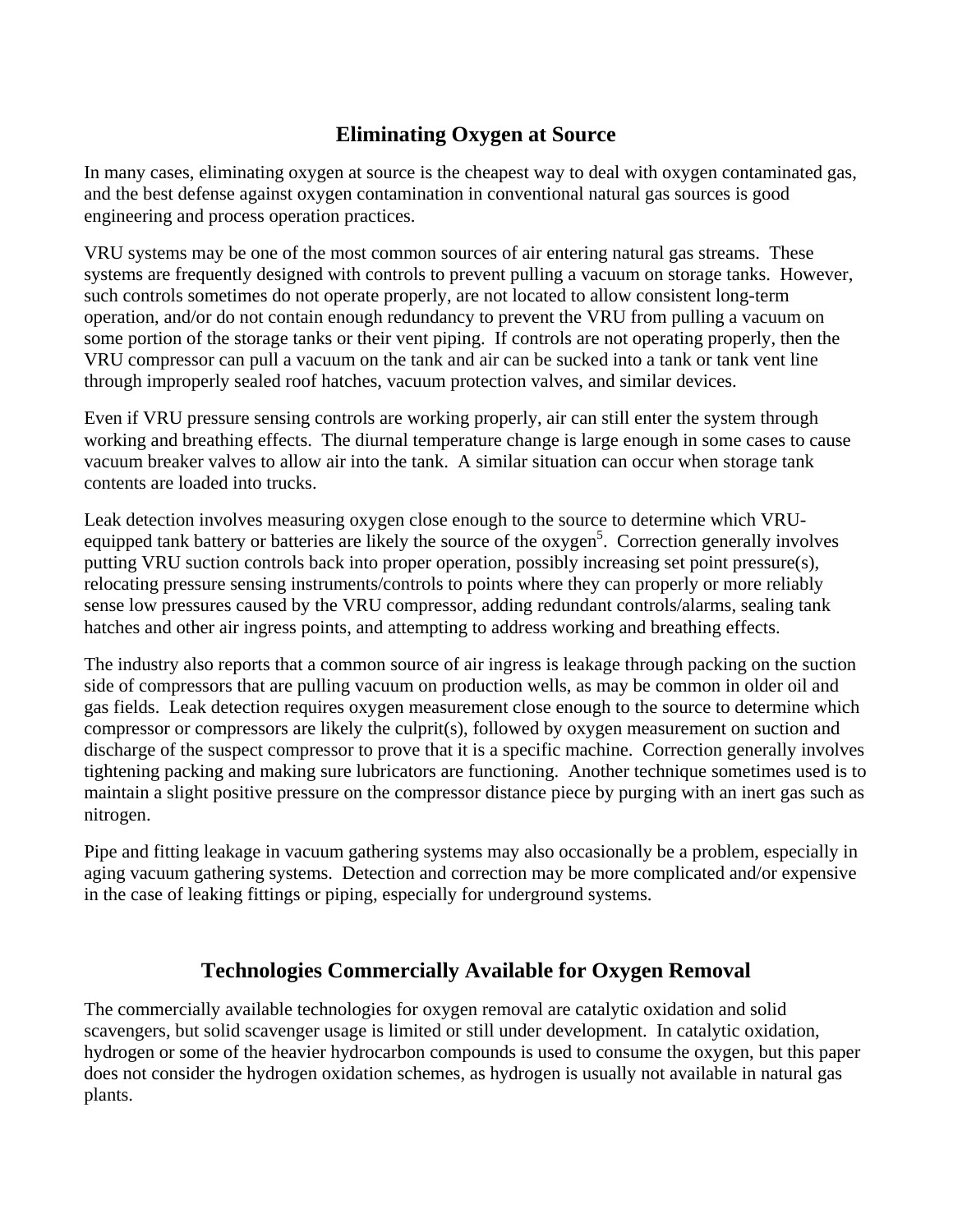### **Catalytic Oxidation**

The catalytic removal of oxygen from a natural gas stream is achieved by passing the gas at an elevated temperature over a catalyst bed where the oxygen reacts with a portion of the natural gas to form  $CO<sub>2</sub>$ and water. Figure 1 depicts a generic catalytic oxygen removal system.



**Figure 1– Catalytic Oxidation Unit** 

The gas stream enters an inlet separator to remove entrained liquids, followed by an inlet filter to remove particulate matter that may foul the solid catalyst bed. The gas stream is then pre-heated through cross exchange with the hot gas leaving the catalytic reactor. The reaction temperature is a function of the gas composition, gas oxygen content, treated gas oxygen specification and catalyst media. A minimum concentration of oxygen in the inlet gas is required in order to maintain the proper reaction temperature. If there is insufficient oxygen, additional heat may be added by a supplemental process heater. The gas stream then enters the reactor where the oxygen in the stream reacts with some of the hydrocarbons (usually the C3+ fractions) in the natural gas stream and produces water and carbon dioxide. The hot gas stream is then cooled via cross exchange with the inlet gas stream and after-cooler heat exchangers. After cooling, the product gas enters an outlet separator where condensed water is removed from the treated gas. The outlet separator is optional and is required only if there is significant oxygen being removed from the gas. For typical cases where there is a low concentration of oxygen, water is made at low ppm levels and the after-cooler may not condense any water.

There are a number of commercially available catalytic oxidation processes, some of which are described below: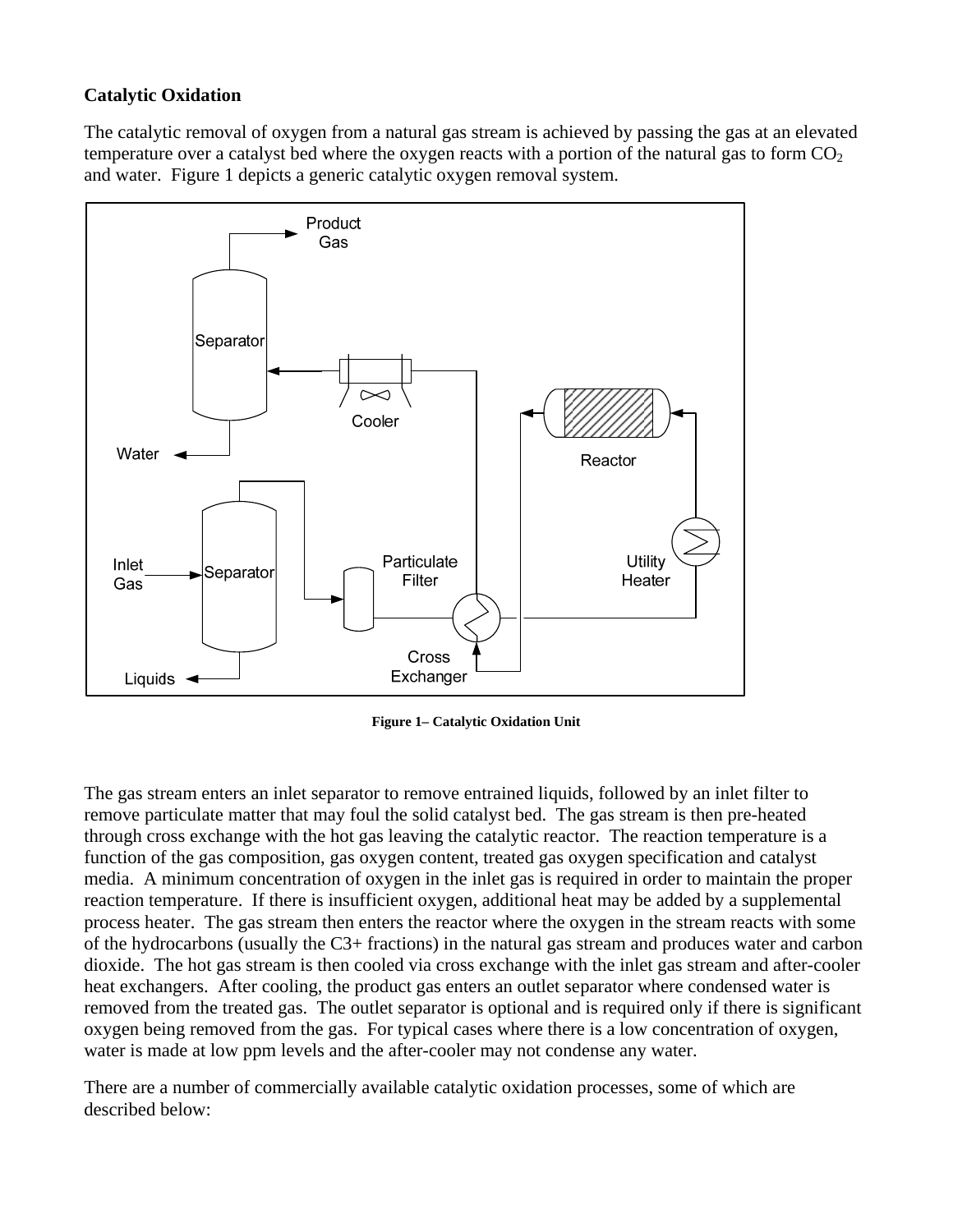### PSB Industries - Deoxo

PSB Industries offers the Deoxo process for oxygen removal from natural gas streams that do not contain or have removed  $H_2S$  and other sulfur compounds upstream. The natural gas enters a coalescing pre-filter where aerosol mists and particulate matter are removed. The stream is first heated in the cross exchange and then, if the oxygen content in the gas results in too low a temperature rise in the catalytic reactor, heated by an electric pre-heater to 500 °F or higher. Depending on the volume of gas and available utilities, other types of heaters, e.g. direct-fired or a heat exchanger using heat medium fluid, might be more suitable than electric heating. The heated gas then enters the stainless steel vessel containing palladium catalyst where the oxygen reacts with hydrocarbons. Sulfur contaminants such as hydrogen sulfide, mercaptans and or other organic sulfides can lead to catalyst poisoning. If sulfurcontaining contaminants are present in the stream, then they must be removed prior to the Deoxo, e.g., via a guard bed.

### Newpoint Gas Services -  $X-O<sub>2</sub>TM$

Newpoint Gas Services offers  $X-O_2^{\text{TM}}$ , which is a proprietary oxygen removal system. The  $X-O_2$  system is similar to other catalytic oxidation processes; with the exception that it optionally includes high temperature air coolers upstream of the cross exchanger on the treated gas side. The purpose of the Hitemp air coolers is to cool the gas leaving the reactor and thereby reduce the temperature rating of the cross exchanger. For systems that treat low concentrations of oxygen, the high temperature air coolers are not required because the reaction does not generate a large temperature rise.  $X-O_2^{\text{TM}}$  catalyst is anticipated to last five to ten years. The proprietary  $X-O<sub>2</sub>TM$  catalyst is tolerant of sulfur and chlorine components in the natural gas stream.  $H_2S$  in the gas stream is converted to  $SO_2$  in the reactor, the levels of which should be considered with respect to downstream customer specifications. If the concentration of  $H_2S$  present in the natural gas stream will result in exceeding an  $SO_2$  specification, an H2S removal unit upstream is recommended.

#### Sud Chemie –Palladium Catalysts

Sud-Chemie markets several palladium-based catalysts for the purpose of oxygen removal from natural gas streams. The catalytic oxidation process utilizing the G-74D palladium catalyst is similar to other catalytic processes. The natural gas stream enters the reactor at 650 °F where the oxygen in the stream is catalytically converted. The selection of G74D catalyst is dependent on the heavy hydrocarbons (C3+) in the stream. If minimum levels of heavy hydrocarbons are not present in the process stream, then Sud Chemie recommends the G-43A catalyst with the corresponding inlet temperature to the reactor of 900 °F. Contaminants such as sulfur and chloride compounds can poison the Sud Chemie catalysts.

#### **Solid Scavengers**

#### Chemical Products Industries - OxyTrap™

Removal of some types of gas contaminants (e.g.,  $H_2S$ ) using a solid scavenger is common in the gas industry, however; oxygen removal is not common. One commercially available and patent pending solid scavenger is an offering of Chemical Products Industries called  $OxyTrap^{TM^6}$ 

OxyTrap™ is an iron-based oxidation catalyst that is activated with hydrogen sulfide or other organic sulfur compounds. The oxygen consumption occurs via the oxidation of ferrous sulfide to form ferric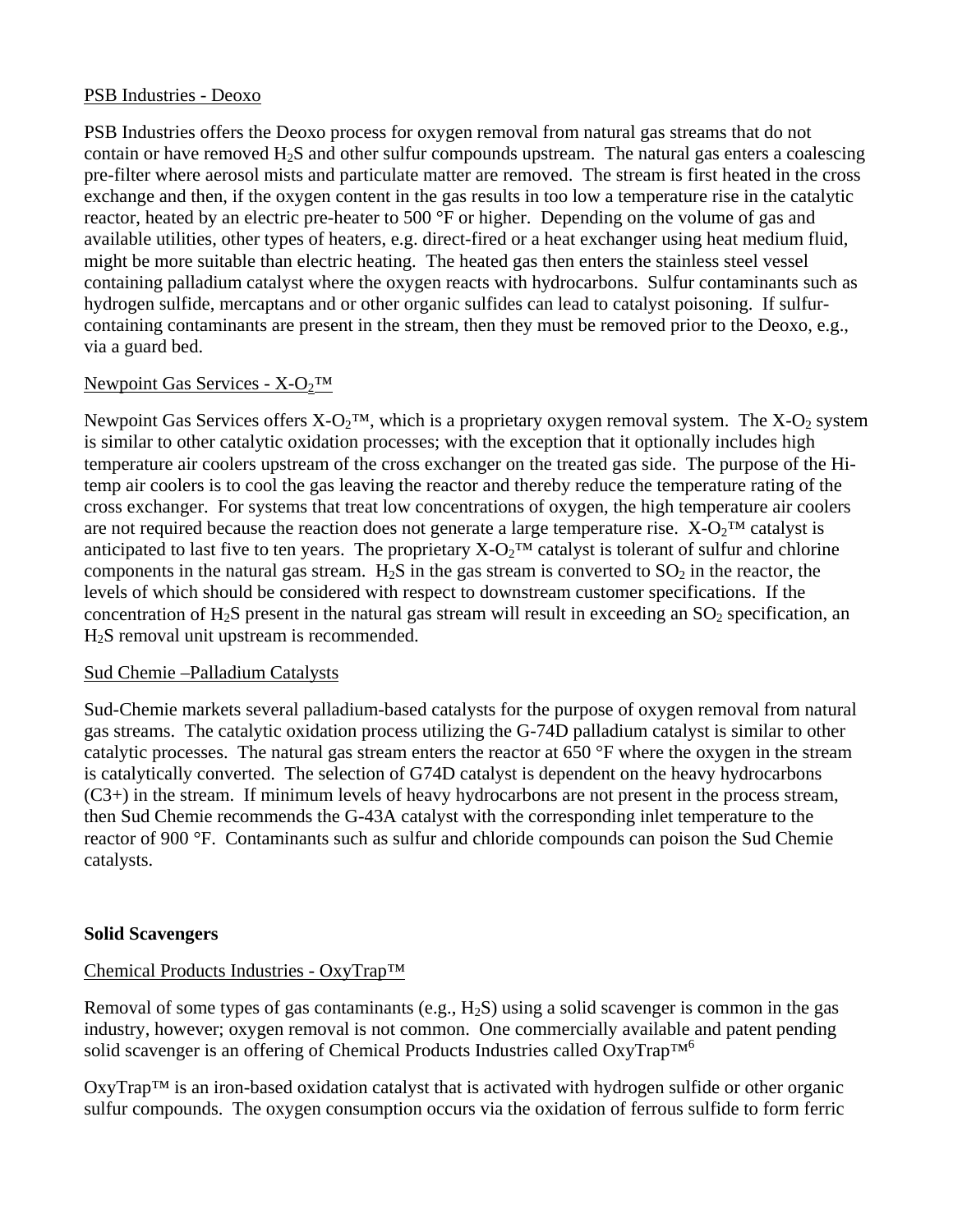sulfide, sulfur and sulfate species. At the minimum, a stoichiometric quantity of sulfur-bearing species in the natural gas stream (preferably  $H_2S$ ) is required to regenerate ferric sulfide to ferrous sulfide. The by-products of the sulfur oxidation, which include both elemental sulfur and metallic sulfate, remain on the solid scavenger. The oxygen removal process will continue as the ferrous iron is regenerated. Eventually, the bed will deactivate as the active ferrous sulfide oxidation sites are blocked by the elemental sulfur, metallic sulfate and other by-products.

This removal method has been demonstrated in a pilot scale unit to reduce up to  $1\%$  O<sub>2</sub> to an outlet concentration of  $\leq 1$  ppm until the catalyst is deactivated. At present, an upper limit of  $O_2$  has not been established. Assuming that excess  $H_2S$  is present, the life of the catalyst bed is dependent on the quantity of catalyst charge and the oxygen content of the natural gas stream.

The oxygen removal beds can be designed in a similar fashion as solid scavengers in  $H_2S$  removal service. A lead-lag system is preferred for operational flexibility as depicted in Figure 2; however, a single vessel will also work.



**Figure 2 – Solid Scavenger Unit** 

### Other Possible Solid Scavengers

One patent<sup>7</sup> discloses a method of oxygen removal from natural gas streams employing a solid bed of oxygen removal chemical such as  $Fe<sub>2</sub>S<sub>3</sub>$  on wood chips. This technique claims use of the following reaction:

### **Equation 1:**  $2 \text{Fe}_2\text{S}_3 + 3 \text{O}_2 \rightarrow 2 \text{Fe}_2\text{O}_3 + 6 \text{S}$

This process would be akin to using "spent" or 'pre-sulfided" iron sponge. A major barrier to implementation of this process is the lack of publically available data on oxygen removal and the potential issue of handling the iron sulfide material due to its pyrophoric nature.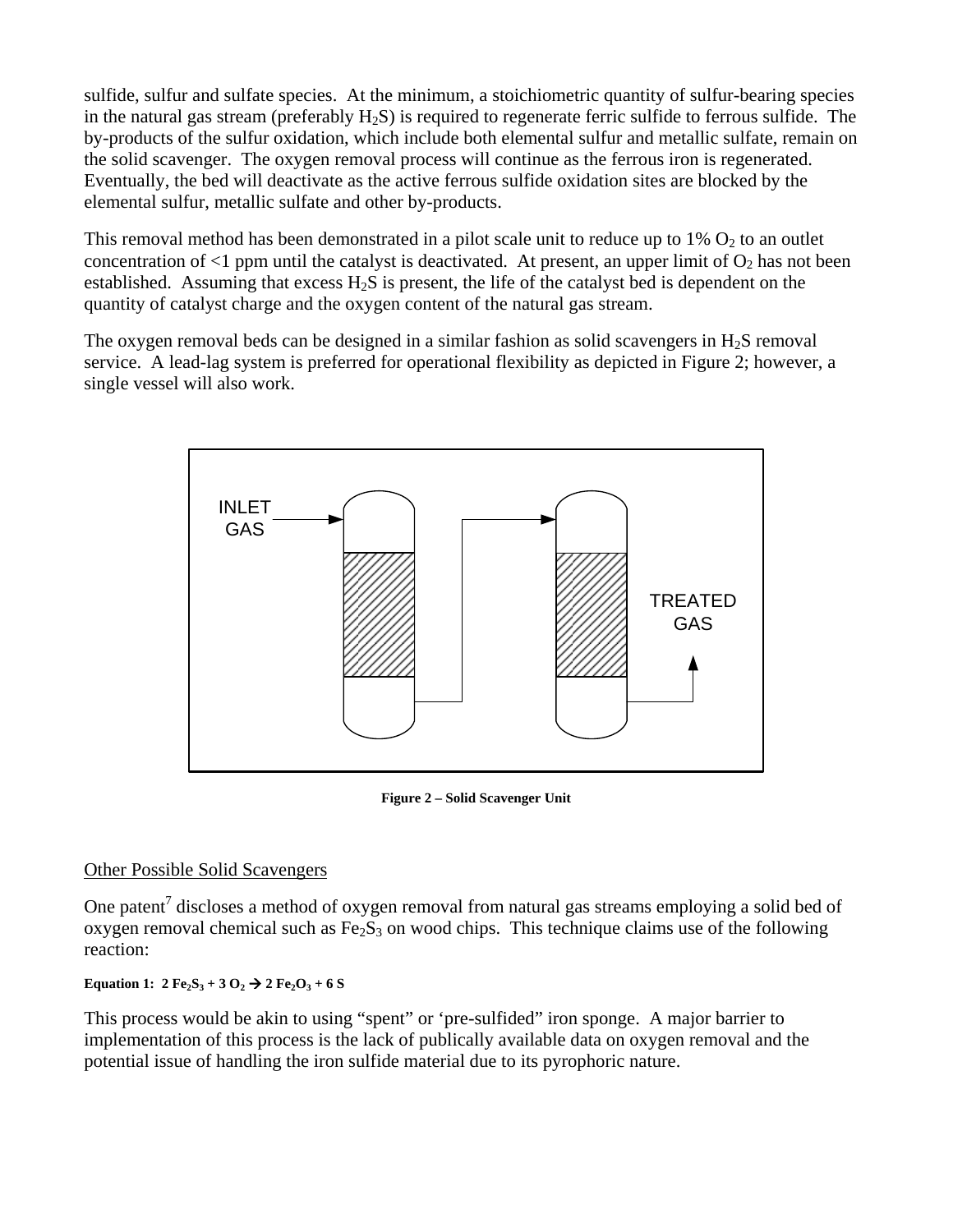However, industry contacts reported some anecdotes of incidental oxygen removal when using iron sponge to remove H<sub>2</sub>S in landfill gas applications. This observation is consistent with the occurrence of the reaction in Equation 1 and also consistent with iron sponge regeneration techniques<sup>8</sup>.

There are also other solid scavengers for oxygen removal that are used in guard beds on Claus units to protect the alumina catalyst in the second and third converters from oxygen contamination which can shorten the life span of the Claus catalyst. Axens IFP Group Technologies offers a solid scavenger that removes oxygen from the gas stream while being continuously regenerated in the presence of H**2**S. This technique makes use of the following reactions:

**Equation 2:**  $FeSO_4 + 2 H_2S \rightarrow FeS_2 + SO_2 + 2 H_2O$ 

**Equation 3:**  $\text{FeS}_2 + 3 \text{ O}_2 \rightarrow \text{FeSO}_4 + \text{SO}_2$ 

The scavenger is installed as a small layer on top of the converter beds to protect the Claus catalyst from sulfation. No data or references were found for commercial use of this technology for oxygen removal from natural gas. Even if such a catalyst could be used to remove oxygen from natural gas, it would require some amount of  $H_2S$  in the natural gas and could affect the  $SO_2$  content, which may approach end user specification limits.

## **Economic Analysis**

The oxygen removal technologies described above were evaluated for two general cases (see Table 1). Cases A and B were used to evaluate catalytic oxidation methods. Case A is a 2.5 MMscfd stream of rich natural gas at 85 °F and 25 psig containing 1.5 % oxygen. Case B is a 25 MMscfd of natural gas at 95 °F and 750 psig containing 0.01 % oxygen. The desired outlet specifications for oxygen were 0.1 percent for Case A and 10.0 ppm for case B.

A modified Case B and a Case C were later created so that the solid oxygen scavenger could also be evaluated. Modified Case B is a 25 MMscfd stream of rich natural gas at 95 °F and 750 psig containing 0.01% (100 ppm) of oxygen and 0.01% H<sub>2</sub>S. Case C is a 60 MMscfd stream of rich natural gas at 100  $\degree$ F and 280 psig containing 0.01% (100 ppm) of oxygen and  $\sim$  1% H<sub>2</sub>S. The desired outlet specification for oxygen for both Case B (modified) Case C was 10 ppm. As previously stated, the solid scavenger technology has been demonstrated to remove up to  $1\%$  O<sub>2</sub> to an outlet concentration of <1 ppm.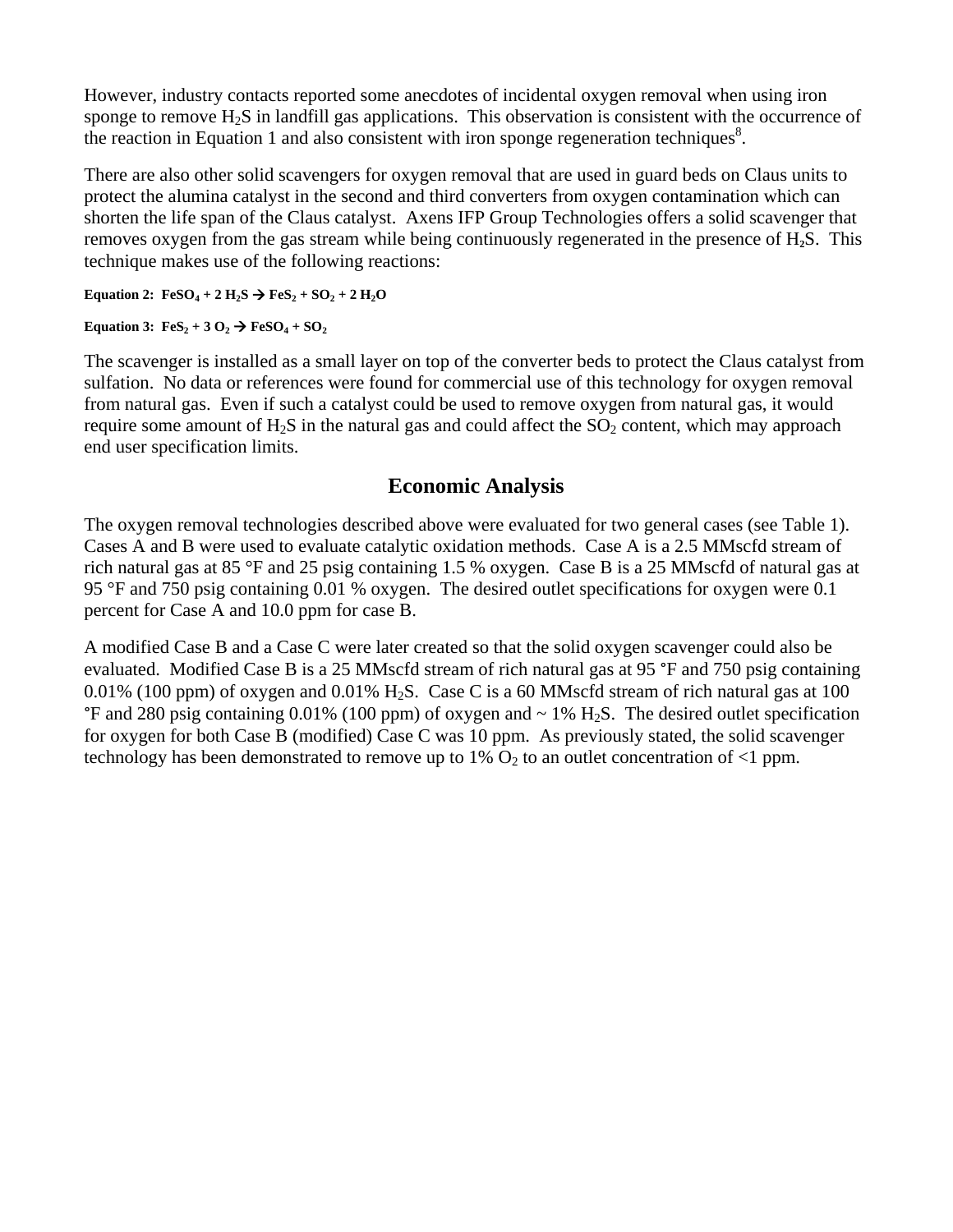| <b>Stream</b>         | Case A<br>Mole% | Case B<br>Mole% | Case B              | Case C   |
|-----------------------|-----------------|-----------------|---------------------|----------|
|                       |                 |                 | (modified)<br>Mole% | Mole %   |
| Flow, MMSCFD          | 2.5             | 25              | 25                  | 60       |
| Temperature, °F       | 85              | 95              | 95                  | 100      |
| Pressure, psig        | 25              | 750             | 750                 | 280      |
| Nitrogen              | 6.15            | 0.50            | 0.50                | 0.50     |
| <b>Carbon Dioxide</b> | 0.50            | 0.75            | 0.75                | 1.00     |
| Hydrogen Sulfide      | 0.01            | 0.00            | 0.01                | 1.00     |
| Methane               | 64.84           | 89.09           | 89.08               | 87.89    |
| Ethane                | 15.25           | 6.00            | 6.00                | 6.00     |
| Propane               | 8.25            | 2.50            | 2.50                | 2.50     |
| i-Butane              | 0.65            | 0.20            | 0.20                | 0.20     |
| n-Butane              | 1.25            | 0.60            | 0.60                | 0.60     |
| i-Pentane             | 0.35            | 0.10            | 0.10                | 0.10     |
| n-Pentane             | 0.75            | 0.20            | 0.20                | 0.20     |
| n-Hexane Plus         | 0.50            | 0.05            | 0.05                | 0.05     |
| Oxygen                | 1.50            | 0.01            | 0.01                | $0.01\,$ |
| Total                 | 100.00          | 100.00          | 100.00              | 100.00   |

**Table 1 - Stream Compositions for Economic Evaluations** 

A summary of the economic analysis for each the technology is provided in Table 2 and Table 3. The average capital and operating costs in Table 2 are for PSB Industries and Newpoint Gas Services systems and includes equipment and initial catalyst costs. The analysis assumes a straight-line depreciation over 5 years; a salvage value of 30% of the purchased equipment costs, and an on-stream time of 350 days/yr. Capital and operating costs were provided in vendor quotes and other cost estimating tools such as Preliminary Design and Quoting Service (PDQ\$).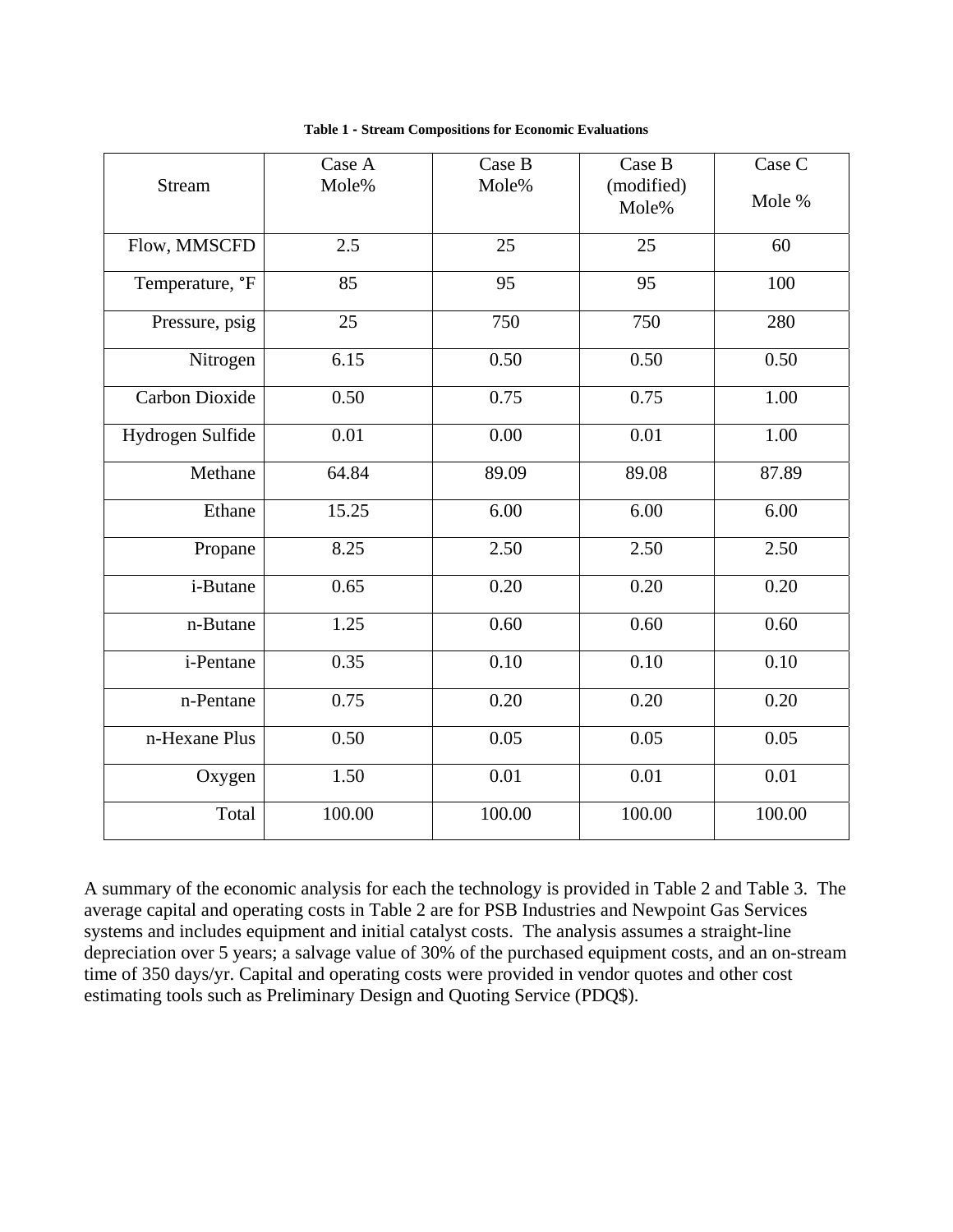|      |                  |              |           |             |                      | Estimated                                |            |
|------|------------------|--------------|-----------|-------------|----------------------|------------------------------------------|------------|
|      | <b>Purchased</b> |              | Estimated | Estimated   | Annual 5-yr          | Operating                                |            |
|      | Equipment        |              | Capital   | Annual      | <b>Straight Line</b> | Costs $\&$                               |            |
|      | Costs,           | Installation | Costs,    | Operating   |                      | Depreciation, Depreciation, Total Annual |            |
| Case | \$MM             | Factor       | \$MM      | Costs, \$MM | \$MM                 | \$/MMscf                                 | Cost, \$MM |
| A    | 1.1              | 1.5          | 1.7       | 0.004       | 0.16                 | 4.42                                     | 0.16       |
| B    | 2.3              | 1.5          | 3.4       | 0.247       | 0.32                 | 28.22                                    | 0.56       |

**Table 2 – Catalytic Oxidation Methods - Average Estimated Capital and Operating Costs** 

**Table 3 – Solid Scavenger Method – Estimated Capital and Operating Costs** 

|            |           |                     |           |             |                      | Estimated                                |            |
|------------|-----------|---------------------|-----------|-------------|----------------------|------------------------------------------|------------|
|            | Purchased |                     | Estimated | Estimated   | Annual 5-yr          | Operating                                |            |
|            | Equipment |                     | Capital   | Annual      | <b>Straight Line</b> | Costs $\&$                               |            |
|            | Costs,    | <b>Installation</b> | Costs,    | Operating   |                      | Depreciation, Depreciation, Total Annual |            |
| Case       | \$MM      | Factor              | \$MM      | Costs, \$MM | \$MM                 | \$/MMscf                                 | Cost, \$MM |
| B          |           |                     |           |             |                      |                                          |            |
| (modified) | 0.259     | 1.5                 | 0.389     | 0.23        | 0.04                 | 25.85                                    | 0.26       |
| C          | 0.335     | 1.5                 | 0.502     | 0.53        | 0.05                 | 25.12                                    | 0.57       |

Though the gas stream Case B and Modified Case B are similar, the presence of  $H_2S$  in the Modified Case B allows for the possible application of the solid scavenger method, which eliminates the need for a utility heater, reactor and cross-exchangers, resulting in a much lower purchased equipment cost.

# **TECHNOLOGY SELECTION**

Currently, only the catalytic oxidation technologies are known to be used in industrial applications. The solid scavenger technology, though yet to be installed in a full scale commercial application, offers substantial cost savings because it has the advantage of operating at ambient feed gas temperature and does not require process equipment beyond standard process vessels and piping. However, the solid scavenger technology requires that H<sub>2</sub>S be present in the gas stream.

Within the catalytic oxidation technologies discussed in this paper, the first issue is whether H<sub>2</sub>S or other sulfur compounds are present, since sulfur compounds may poison the PSB, Deoxo and the Sud Chemie catalysts. For cases where there are no sulfur compounds present or when the sulfur compounds can be removed economically upstream, it is best to work with the vendors to determine which technology is best suited for a particular application.

In addition, gas feeds with low oxygen contents will have smaller temperature rises across the catalyst bed, and may require an external utility heater to reach the required bed inlet temperatures. Operating concerns and issues regarding high gas temperatures should be discussed with the vendor. In evaluating the economics of the competing catalytic oxidation technologies, the total cost should be included. This can potentially include the cost of  $H_2S$  (or  $SO_2$ ) removal, as well as the incremental cost to remove more  $CO<sub>2</sub>$  and H<sub>2</sub>O when the end use of the treated gas requires that these be removed (e.g., natural gas used as chemical feedstock). These costs were not included in the economic evaluation performed for this paper.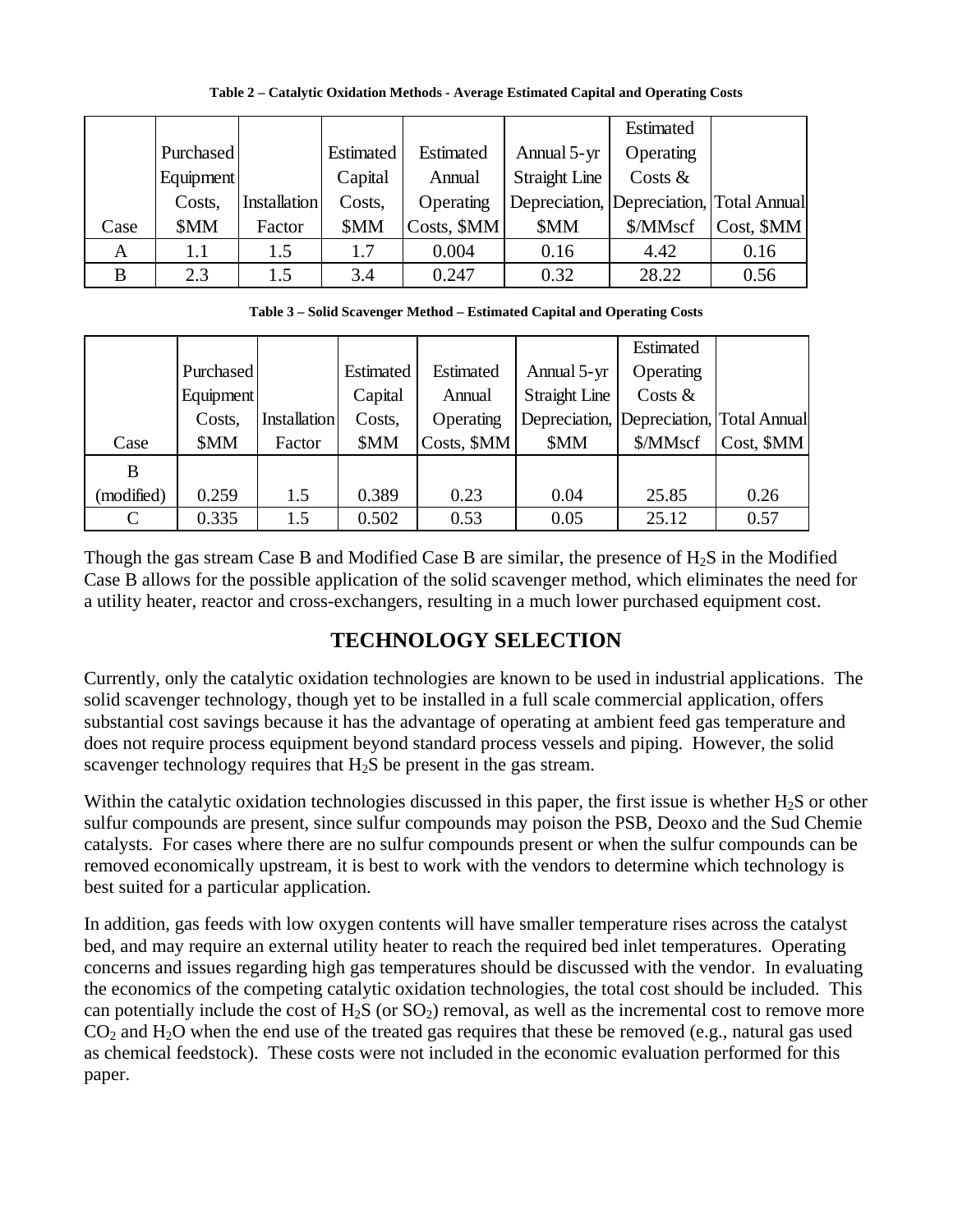## **Technologies Not Suitable for Oxygen Removal**

Many gas processing technologies including liquid scavengers, solid adsorbents and membranes have been demonstrated successfully for the removal of contaminants such as hydrogen sulfide, carbon dioxide and nitrogen<sup>9,10,11,12</sup>. These technologies are sometimes mentioned in industry circles as suitable for oxygen removal from natural gas; however, other than the oxygen removal methods mentioned previously, alternate technologies using liquid oxygen scavengers, solid adsorbents, and membranes were found to be uneconomic and had no commercial applications for oxygen removal from natural gas.

### **Liquid Scavengers**

The use of chemical scavengers such as sulfites is common in the deoxygenation of liquids such as boiler feed water as well as in the mitigation of oxygen contamination in alkanolamine solutions used for gas treating. However, chemical scavengers are not commercially available for the purpose of oxygen removal from gas phase streams such as natural gas. A key issue preventing the use of liquid oxygen scavengers is the very low solubility of oxygen in aqueous solutions and poor mass transfer from the gas phase into the liquid scavenger.

Preliminary estimates indicate that for a direct pipeline injection approach, the required injection rate is relatively high and cost prohibitive. Maintaining dispersion of the liquid scavenger in the pipeline for estimated required length of pipe (see Figure 3) would be an operational challenge. In addition, there would be the additional cost of liquid scavenger storage, injection and separation equipment.





**Figure 3 –Pipeline Liquid Scavenger Injection Estimates**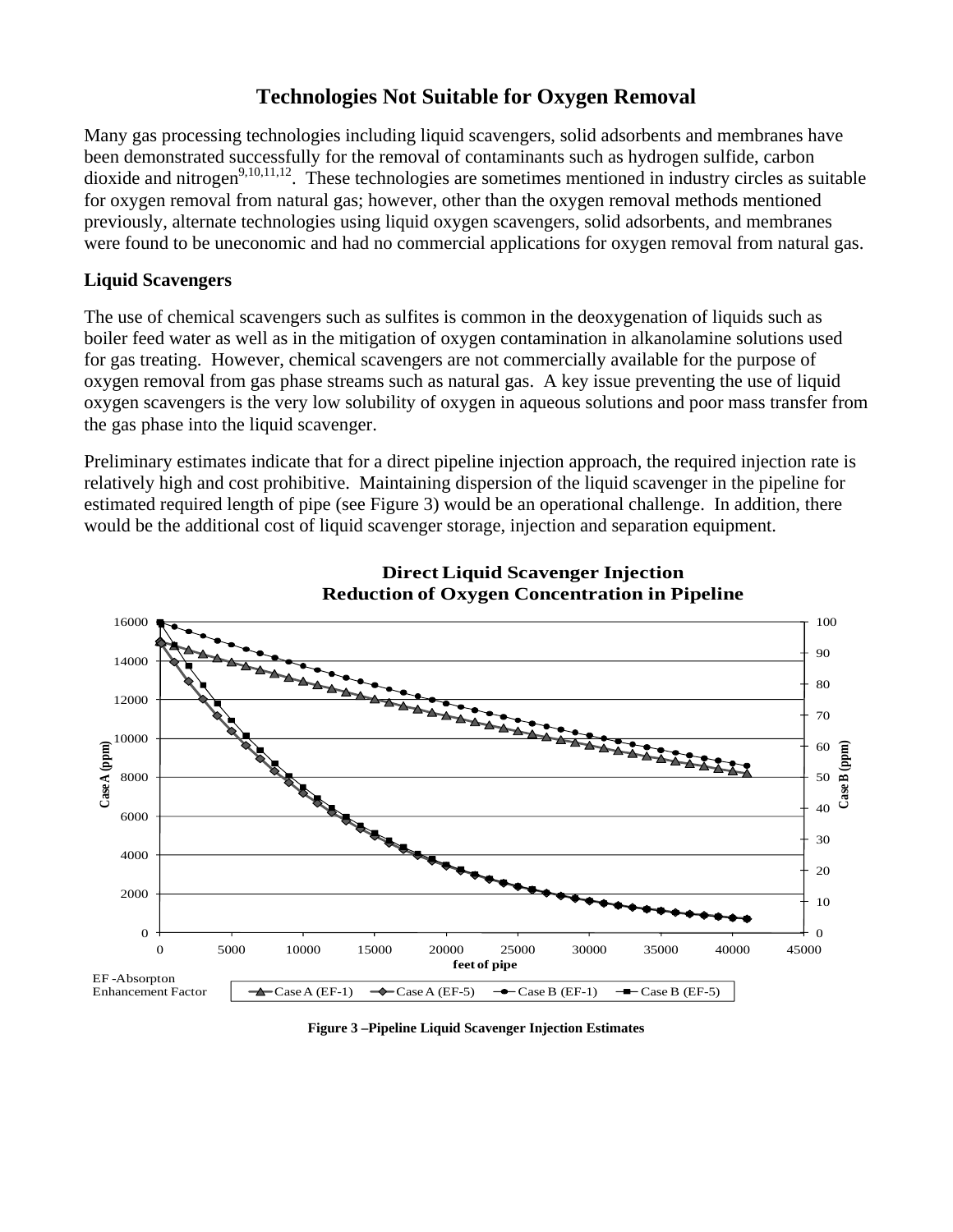As an alternate, the use of a bubble tower design (liquid-filled absorber with gas sparged through liquid) for scrubbing oxygen from a natural gas stream was investigated. The estimated calculation result indicated that this approach is also not economically feasible. Besides the relatively high circulation rates of liquid scavenger, preliminary calculations suggested that multiple towers in series would be required to reduce the oxygen in the natural gas to acceptable levels. Figure 4 shows the estimated reduction in oxygen concentration per foot of depth in a 15 ft diameter bubble tower for Case A and a 9 ft diameter bubble tower for Case B.



**Figure 4 - Estimated Oxygen Removal for Bubble Tower** 

Physical solvents typically used in acid gas treating processes are another alternate, but are not effective in removal of oxygen from gas streams, due to the low solubility of oxygen in physical solvents. Table 4 shows a summary of solubility data for various gases in physical solvents relative to  $CO<sub>2</sub>$ .<sup>13</sup> The physical solvents listed are Dimethyl Ether of Polyethylene Glycol (DEPG), Propylene Carbonate (PC), N-Methyl-2-Pyrrolidone (NMP), and Methanol (MeOH).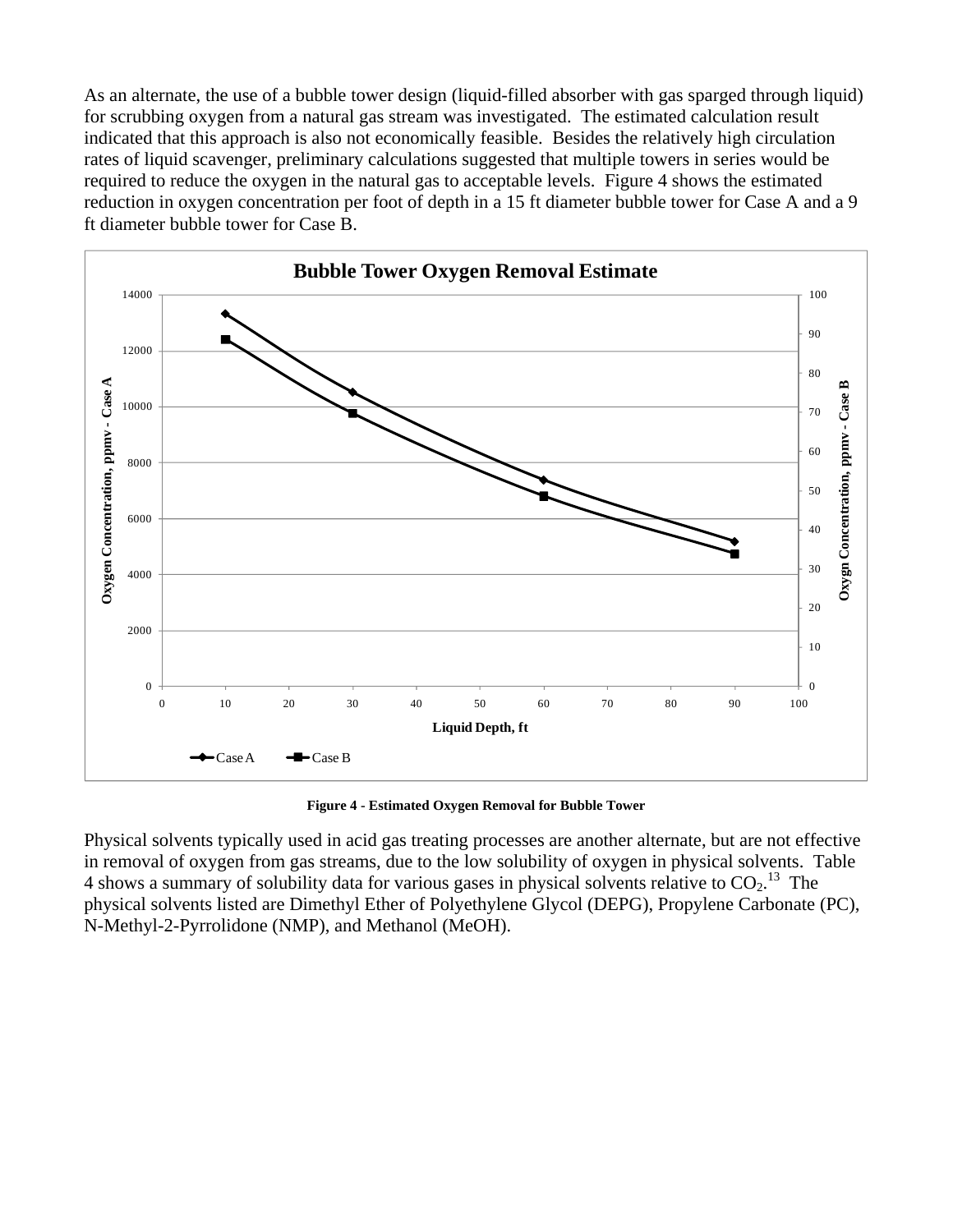| <b>Gas Component</b> | DEPG at 25      | PC at $25^{\circ}$ C | NMP at $25^{\circ}$ C | MeOH at -25 $^{\circ}$ C |
|----------------------|-----------------|----------------------|-----------------------|--------------------------|
|                      | $\rm ^{\circ}C$ |                      |                       |                          |
| Nitrogen             | 0.20            | 0.0084               |                       | 0.012                    |
| Carbon Dioxide       | 1.0             | 1.0                  | 1.00                  | 1.0                      |
| Hydrogen Sulfide     | 8.82            | 3.29                 | 10.2                  | 7.06                     |
| Methane              | 0.066           | 0.038                | 0.072                 | 0.051                    |
| Ethane               | 0.42            | 0.17                 | 0.38                  | 0.42                     |
| Propane              | 1.01            | 0.51                 | 1.07                  | 2.35                     |
| i-Butane             | 1.84            | 1.13                 | 2.21                  |                          |
| n-Butane             | 2.37            | 1.75                 | 3.48                  |                          |
| <i>i</i> -Pentane    | 4.47            | 3.50                 |                       |                          |
| n-Pentane            | 5.46            | 5.0                  |                       |                          |
| n-Hexane Plus        | 11.0            | 13.5                 | 42.7                  |                          |
| Oxygen               |                 | 0.026                | 0.035                 | 0.020                    |

**Table 4 – Solubility of Gases in Physical Solvents Relative to CO2**

#### **Solid Adsorbents**

Solid adsorbents such as aluminum silicates, silica gels and activated carbons are often used in Pressure Swing Adsorption (PSA) units to separate one or more components from a mixture of gases. PSA technology takes advantage of the individual species' molecular characteristics and affinity for a particular adsorbent. The typical PSA process is a series of process steps that include a higher-pressure adsorption step, followed by depressurization and then a purge. The diagram in Figure 5 depicts this cycle.<sup>14</sup> Depending on the impurity removal requirement, several PSA units in series may be needed.



**Figure 5 – Pressure Swing Adsorption Cycle**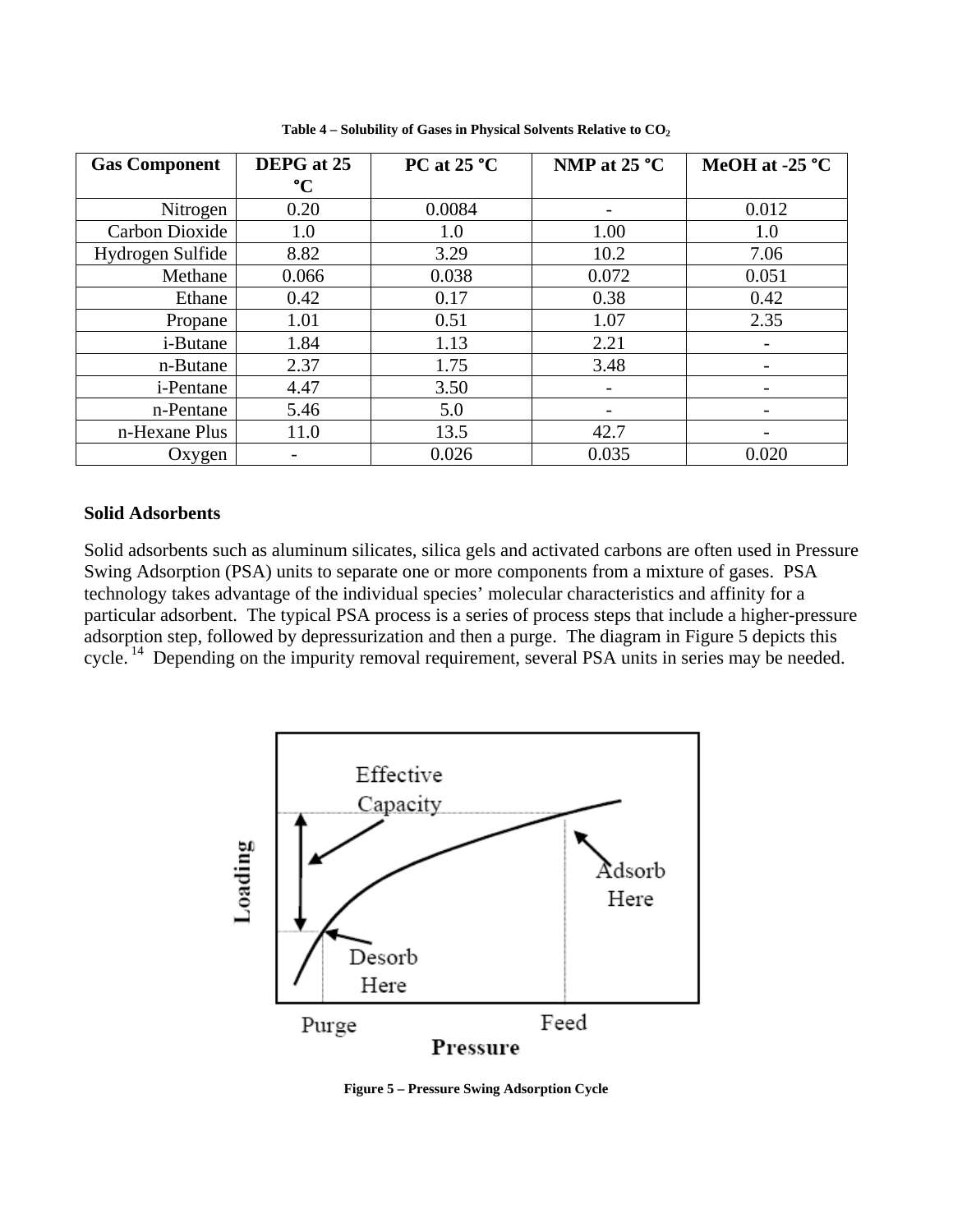Some applications of the PSA technology use in industry are:

- 1) Removal of  $CO<sub>2</sub>$  in large-scale synthesis of  $H<sub>2</sub>$
- 2) Methane enrichment by removal of  $CO<sub>2</sub>$  from biogas
- 3) Production of high purity  $N_2$  from compressed air

Per conversations with PSA vendors, it was thought at one time that, since an  $O_2$  molecule is smaller than an N<sub>2</sub> molecule, adsorbents designed for N<sub>2</sub> rejection would remove  $O_2$ <sup>15</sup> from a natural gas stream on an equal basis with N<sub>2</sub>. However, it was found that N<sub>2</sub> is adsorbed preferentially to  $O_2$ , thus the  $O_2$ removal rate is lower. Therefore, in order to remove the required amount of  $O_2$ , additional adsorption units are required. Each additional stage of adsorption results in additional natural gas losses, and the losses are large enough that none of the vendors contacted could recommend a PSA process configuration for  $O_2$  removal.

### **Membranes**

Membrane technology, which, among its many applications, is used to remove  $CO<sub>2</sub>$  from natural gas, was speculated by some industry contacts to also have application in the removal of oxygen from natural gas. Figure 6 is a diagram showing the relative transport of various gases through  $CO<sub>2</sub>$  removal membranes $^{16}$ .



Figure 6 – Relative Transport of Gases through typical CO<sub>2</sub> removal Membranes

The rate at which each component permeates the membrane is a function of the membrane material and the component. Further investigation found that no membrane materials are commercially offered for the purpose of oxygen removal from natural gas.

### **Conclusions**

There are currently two commercially available technologies for the removal of oxygen from natural gas streams: catalytic oxidation, which has offerings from several process equipment vendors and a patentpending solid scavenging technology. A possibly simpler solution to eliminate oxygen from natural gas stream is to follow good engineering and operating practices and prevent the oxygen ingress in the first place.

Other technologies often have been hypothesized to be candidates for oxygen removal, including liquid scavengers, solid adsorbents and membranes. However, no commercial offerings of these technologies were found for oxygen removal from natural gas streams.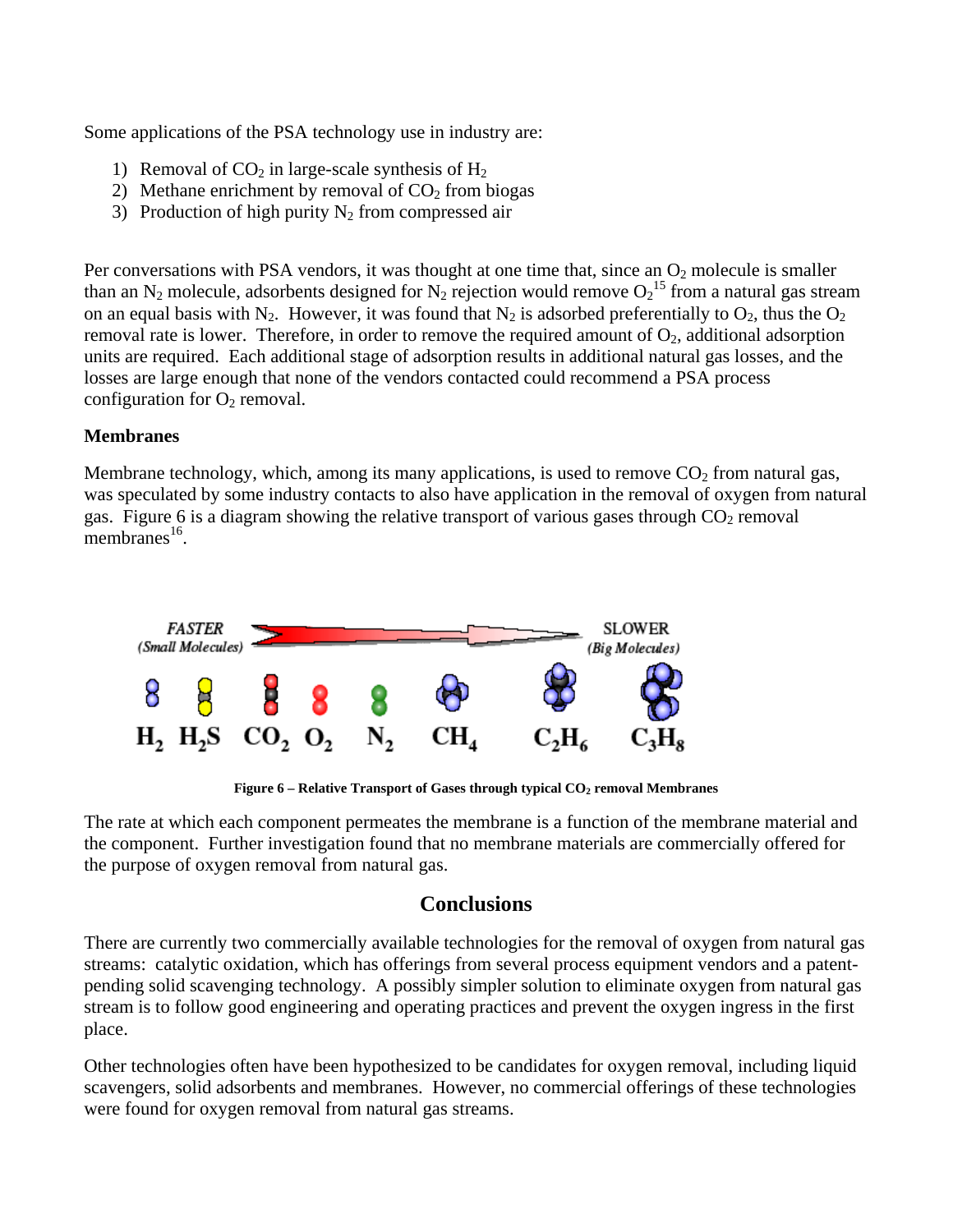For additional details on the technologies, economics, and data provided by the vendors, readers are referred to the GPA research report,  $RR-201$  "Oxygen Removal in natural Gas Systems<sup>17</sup>".

### **Acknowledgements**

The authors would like to thank the many industry contacts that provided information on their experiences and ideas regarding removal of oxygen from natural gas streams.

 $\overline{a}$ 

This paper would not have been possible without the assistance and valuable information provided by many technology vendors, particularly the catalytic oxidation and solid scavenger vendors<sup>18,19,20,21</sup>.

# **References Cited**

<sup>1</sup> Rooney, P., "The Role of Oxygen Degradation of MEA, DGA, DEA and MDEA",  $48<sup>th</sup>$  Laurance Reid Gas Conditioning Conference, March 1998.

<sup>2</sup> "Upgrading Drained Coal Mine Methane to Pipeline Quality: A Report on the Commercial Status of System Suppliers", EPA Publication: EPA-430-R-08-004, January 2008.

<sup>3</sup> Technical and Economic Assessment of Potential to Upgrade Gob Gas to Pipeline Quality", EPA-430-R-97-012, December 1997

<sup>4</sup> Gladstone, R. "High-Btu Projects Using Pressure Swing Adsorption (PSA) Technology", Green Gas Energy, LLC, January 2007, http://www.epa.gov/lmop/conf/10th/gladstone.pdf [retrieved 29 December 2008].

<sup>5</sup> Jordan, T., and Nozal, P., "Handling Trace Oxygen at the Saunders Gas Processing Facility"  $56<sup>th</sup>$ Laurance Reid Gas Conditioning Conference, February 2006.

 $6$  OxyTrap<sup>TM</sup> Oxygen Removal Process by Chemical Products Industries, Inc. US Patent Pending No. 2009/0107333 A1 PCT Patent Pending No. WO 2009/058489 A1

<sup>7</sup> Oxygen Removal from Gas Streams, Patent Number 5,057,291, October 15, 1991

<sup>8</sup> Sivalls, C. R., Acid Gas Treating Systems Design Manual, Sivalls Inc., December 1988

<sup>9</sup> Nagl, G., "Recover High-Btu Gas from New Sources", *Hydrocarbon Processing*, January 2007, pp. 45-48.

<sup>10</sup> Gas Purification, Kohl & Nielson, Gulf Publishing Company, Houston TX,  $5^{th}$  Edition,

<sup>11</sup> Gas Conditioning and Process, Volume 4, Maddox & Morgan, January 1998

<sup>12</sup> Brown, W., "Gas Treating Technologies: Which Ones Should Be Used and Under What Conditions", Newpoint Gas Services, College Station, Texas USA, http://blog.newpointgas.com [retrieved 18 November 2008].

<sup>13</sup> Bucklin, R. W. and Schendel, R. L., Comparison of Fluor Solvent and Selexol Processes, Fluor Engineers Inc, Irvine, CA, Energy Progress (Vol. 4, No 3) September 1984